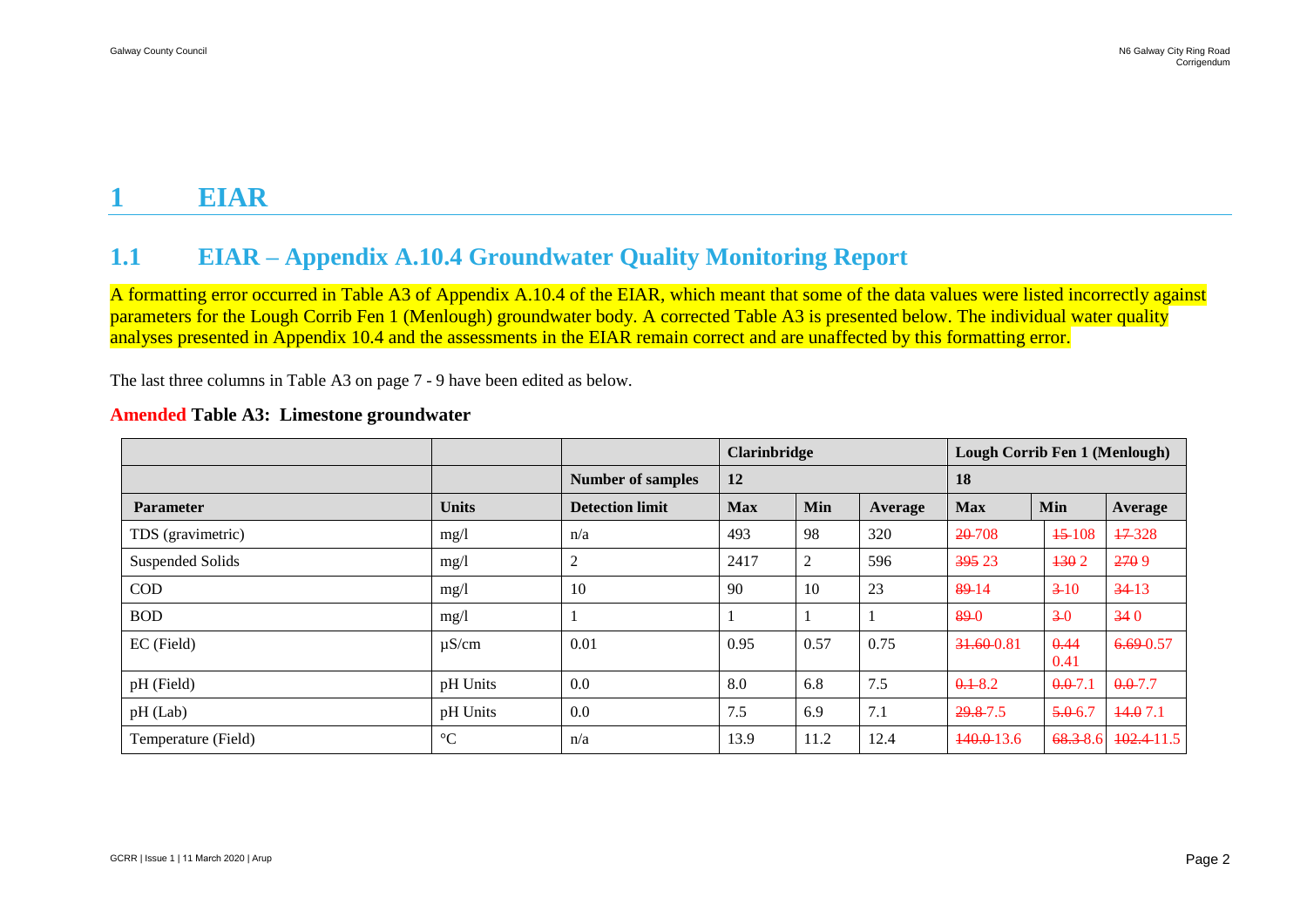|                                               |                 |                          | <b>Clarinbridge</b> |                  |        | <b>Lough Corrib Fen 1 (Menlough)</b> |               |                  |
|-----------------------------------------------|-----------------|--------------------------|---------------------|------------------|--------|--------------------------------------|---------------|------------------|
|                                               |                 | <b>Number of samples</b> | 12                  |                  |        | 18                                   |               |                  |
| <b>Parameter</b>                              | <b>Units</b>    | <b>Detection limit</b>   | <b>Max</b>          | Min<br>Average   |        | <b>Max</b>                           | Min           | Average          |
| Temperature (Lab)                             | $\rm ^{\circ}C$ | n/a                      | 19.9                | 15.2             | 16.5   | $6.0 - 19.8$                         | 2.115.3       | $4.0 - 16.8$     |
| Alkalinity                                    | mg/l CaCO3      | 10                       | 818                 | 221              | 403    | 2395                                 | $+130$        | $2 - 270$        |
| E coli (Filtration) (Environmental Waters)    | cfu/100ml       | $\overline{0}$           | 139                 | $\boldsymbol{0}$ | 53     | 18-89                                | $12-3$        | 15-34            |
| Coliforms (Filtration) (Environmental Waters) | cfu/100ml       | $\overline{0}$           | 139                 | $\overline{0}$   | 53     | $0 - 89$                             | $\theta - 3$  | $\theta$ 34      |
| Nitrate as NO3                                | mg/l            | 0.44                     | 39.90               | 0.58             | 9.36   | 28.60-31.6                           | 45.30<br>0.48 | 23.57-7.06       |
| Phosphorus as PO4-P                           | mg/l            | 0.01                     | 0.20                | 0.01             | 0.06   | 472.00-0.1                           | 40.00<br>0.01 | 96.84-0.06       |
| Sulphate                                      | mg/l            | 5.00                     | 37.20               | 5.00             | 18.54  | 1002.00-29.8                         | 2.77<br>5.29  | $67.27 - 14.5$   |
| Calcium                                       | mg/l            | 0.69                     | 484.00              | 83.00            | 174.17 | 40.00 140                            | 40.00<br>69.3 | 10.00<br>102.44  |
| Magnesium                                     | mg/1            | 0.14                     | 23.00               | 3.00             | 8.58   | 10.00-6                              | 40.00<br>2.1  | 10.00 4.05       |
| Potassium                                     | mg/l            | 0.09                     | 23.00               | 1.00             | 6.50   | 10.00-2.22                           | 40.00<br>0.9  | 10.00-1.54       |
| Sodium                                        | mg/l            | 0.29                     | 43.00               | 14.00            | 26.00  | 0.00 18.3                            | 0.00-12       | #DIV/0!<br>15.42 |
| Ammonia as NH3-N                              | mg/l            | 0.01                     | 0.55                | 0.01             | 0.06   | 130.00 0.03                          | 65.00<br>0.01 | 74.57 0.02       |
| Chloride                                      | mg/1            | 22.40                    | 63.60               | 15.90            | 35.23  | $0.50 - 28.6$                        | 0.50<br>15.3  | 0.5023.57        |
| Iron                                          | ug/l            | 10                       | 18361               | 12               | 2491   | 24.72                                | $+11$         | $+114$           |
| Manganese                                     | $\frac{u g}{l}$ | $\sqrt{5}$               | 766                 | 5                | 202    | 4 1002                               | $+3$          | $+192$           |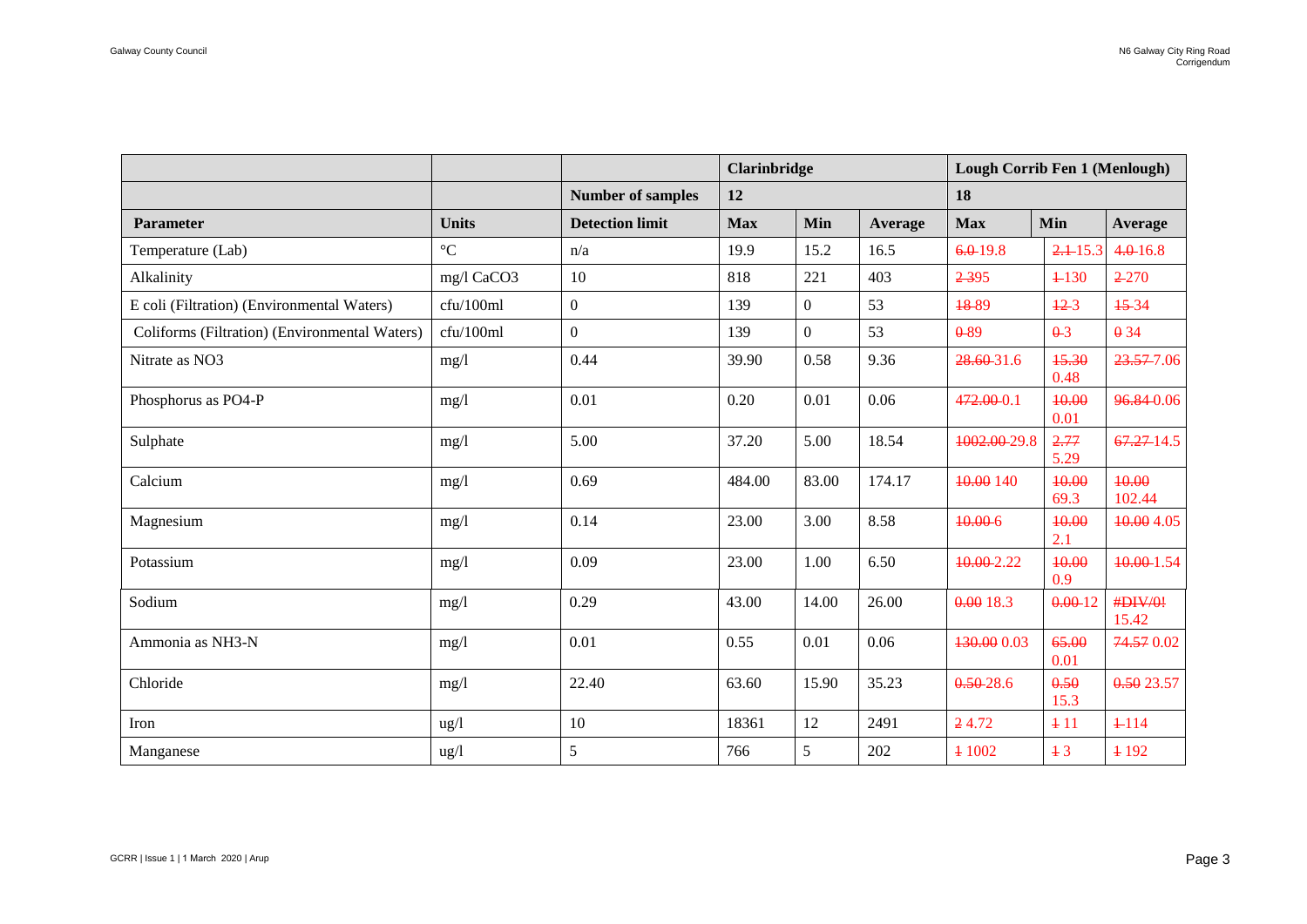|                                |              |                          | <b>Clarinbridge</b> |          |                | Lough Corrib Fen 1 (Menlough) |            |                |  |
|--------------------------------|--------------|--------------------------|---------------------|----------|----------------|-------------------------------|------------|----------------|--|
|                                |              | <b>Number of samples</b> | 12                  |          |                | 18                            |            |                |  |
| Parameter                      | <b>Units</b> | <b>Detection limit</b>   | <b>Max</b>          | Min      | <b>Average</b> | <b>Max</b>                    | Min        | Average        |  |
| PRO Water                      | ug/l         | 10                       | 10                  | 10       | 10             | $47 - 10$                     | 7 < 10     | 11             |  |
| <b>MTBE</b>                    | ug/l         | 10                       | 10                  | 10       | 10             | 3 < 10                        | $+40$      | $\ddagger$     |  |
| <b>BTEX</b>                    | ug/l         | 10                       | 10                  | 10       | 10             | $\theta$ < 10                 | 0<10       | $\theta$       |  |
| Extractable Hydrocarbons Water | ug/l         | 10                       | $\overline{0}$      | $\Omega$ |                | 3 < 10                        | $1 - 10$   | $\ddagger$     |  |
| Mineral Oil                    |              | 10                       | 130                 | 65       | 117            | $5 - 10$                      | $5 - 10$   | $\overline{5}$ |  |
| Cadmium                        | ug/l         | 0.09                     | 2.00                | 0.50     | 0.90           | 6.000                         | 0.120      | 2.34           |  |
| Copper                         | ug/l         | 1.00                     | 21.00               | 1.00     | 10.20          | $0.10 - 2$                    | $0.04 - 1$ | 0.081.5        |  |
| Arsenic                        | ug/l         | 0.50                     | 3.00                | 0.50     | 1.22           | $2.06 - 0.7$                  | 0.500.7    | 4.120.7        |  |
| <b>Barium</b>                  | ug/l         | 0.78                     | 110.00              | 16.00    | 65.60          | 5.00 17                       | 0.507      | 2.30 11.14     |  |
| Chromium                       | ug/l         | 0.50                     | 14.00               | 0.50     | 5.00           | 3.193                         | 0.5005     | 1.80 1.5       |  |
| Chromium hexavalent in water   | mg/l         | 0.00                     | 0.01                | 0.00     | 0.00           | 0.01                          | 0.01       | 0.01           |  |
| Nickel                         | ug/l         | 3.00                     | 44.00               | 0.60     | 19.92          | 3.00                          | 0.50       | 1.33           |  |
| Zinc                           | ug/l         | 5.00                     | 79.00               | 5.00     | 38.60          | 0.00                          | 0.00       |                |  |
| Lead                           | ug/l         | 0.12                     | 21.00               | 0.50     | 8.70           | 3.00                          | 0.26       | 1.63           |  |
| Mercury                        | ug/l         | 0.04                     | 0.20                | 0.10     | 0.12           | 0.00                          | 0.00       |                |  |
| Antimony as Sb                 | ug/l         | 1.20                     | 1.00                | 0.50     | 0.72           | 0.00                          | 0.00       |                |  |
| Molybdenum                     | ug/l         | 3.00                     | 2.00                | 0.50     | 0.82           | 0.00                          | 0.00       |                |  |
| Selenium                       | ug/l         | 0.80                     | 4.00                | 0.50     | 1.70           | 3.19                          | 1.00       | 2.12           |  |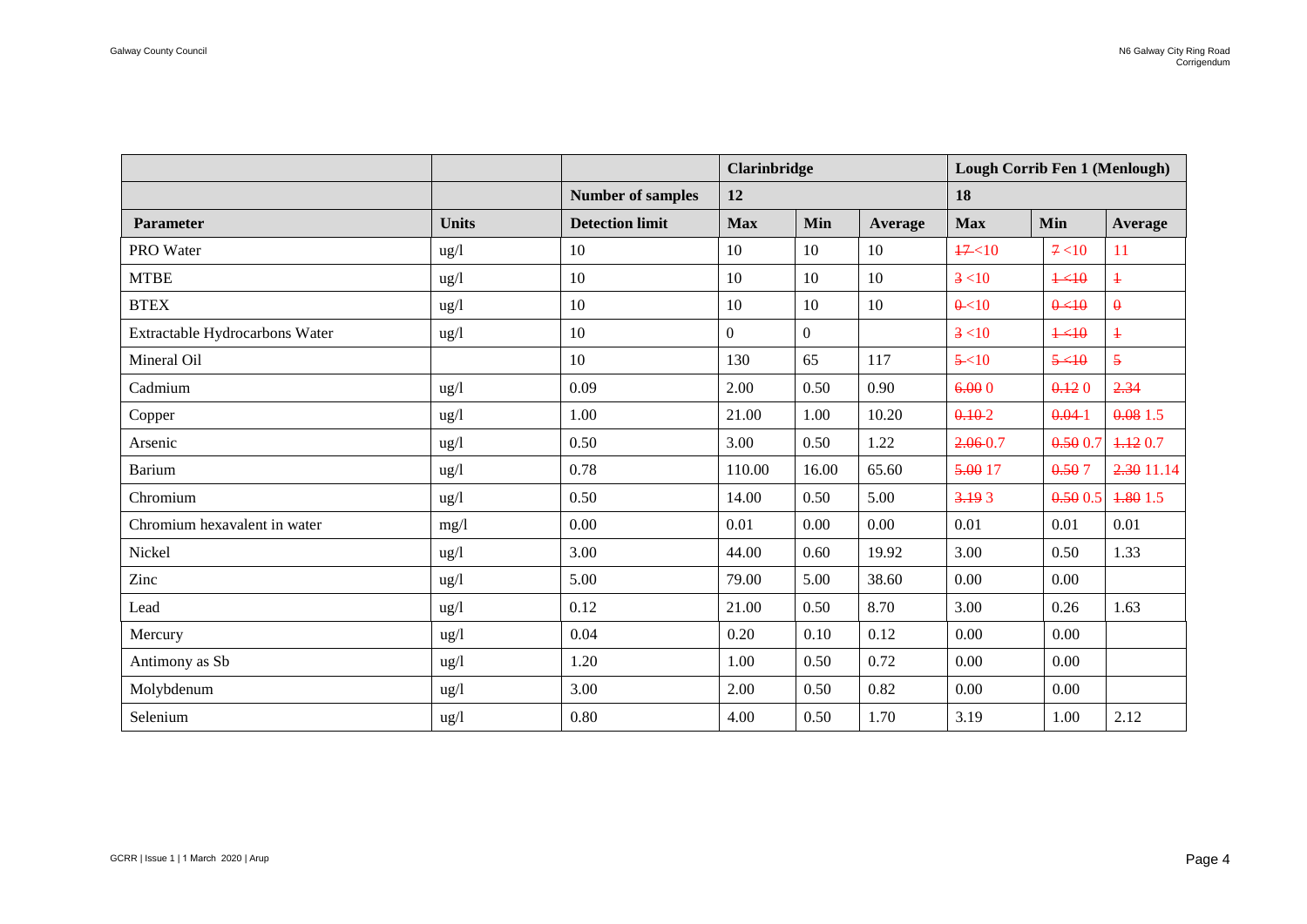### **1.2 EIAR – Appendix A.10.6 Hydraulic Calculations**

The data presented in Table 1 of Appendix A.10.6 of the EIAR incorrectly shows drawdown values for construction and operation phases for the rows below. In fact, no drawdown is occurring in this area and the data values are therefore incorrect. A corrected Table 1 is listed below. The presentation of the cuttings in the main body of the EIAR are correct (Section 10.4 and Table 10.17).

Table 1 have been edited as below between Ch. 8+500 and 10+300.

#### **Amended Extract from Table 1**

| Ch.  |                        | <b>Construct</b><br>Dewater.<br>level<br>mOD | Operat.<br><b>Dewatering</b><br>level mOD | Embank./<br>Cutting/<br><b>Tunnel</b> |                                           | <b>Construction Phase</b><br><b>Drawdown</b> |                                                   | <b>Operation Phase</b><br><b>Drawdown</b> |                                                   |
|------|------------------------|----------------------------------------------|-------------------------------------------|---------------------------------------|-------------------------------------------|----------------------------------------------|---------------------------------------------------|-------------------------------------------|---------------------------------------------------|
|      | Ground<br>level<br>mOD |                                              |                                           |                                       | Depth<br>of<br>cutting<br>m<br><b>BGL</b> | <b>Vertical</b><br>m                         | <b>Radius</b><br>from<br>design<br>footprint<br>m | <b>Vertical</b><br>m                      | <b>Radius</b><br>from<br>design<br>footprint<br>m |
|      |                        |                                              |                                           |                                       |                                           |                                              |                                                   |                                           |                                                   |
| 8500 | 27.6                   | 24.6                                         | 24.6                                      | Embankment                            | 0.0                                       | 0.0                                          | 0.0                                               | 0.0                                       | 0.0                                               |
| 8600 | 23.9                   | 20.9                                         | 20.9                                      | Embankment                            | 0.0                                       | $2.1 - 0$                                    | 13.60                                             | $2.1 - 0$                                 | 13.60                                             |
| 8700 | 25.1                   | 22.1                                         | 22.1                                      | Embankment                            | 0.0                                       | 0.90                                         | 5.80                                              | 0.90                                      | 5.80                                              |
| 8800 | 27.0                   | 24.0                                         | 24.0                                      | Embankment                            | 0.0                                       | 0.0                                          | 0.0                                               | 0.0                                       | 0.0                                               |
| 8900 | 14.8                   | 11.8                                         | 11.8                                      | Embankment                            | 0.0                                       | 2.70                                         | 98.70                                             | 2.70                                      | 98.70                                             |
| 9000 | 15.7                   | 12.7                                         | 12.7                                      | Embankment                            | 0.0                                       | 3.00                                         | $+10.70$                                          | 3.00                                      | $+10.70$                                          |
| 9100 | 16.4                   | 13.4                                         | 13.4                                      | Embankment                            | 0.0                                       | 4.00                                         | 38.00                                             | 4.00                                      | 38.00                                             |
| 9200 | 10.6                   | 7.6                                          | 7.6                                       | Embankment                            | 0.0                                       | 2.60                                         | 94.20                                             | 2.60                                      | 94.20                                             |
| 9300 | 5.9                    | 2.9                                          | 2.9                                       | Embankment                            | 0.0                                       | 3.40                                         | 0.0                                               | 3.40                                      | 0.0                                               |
| 9400 | 6.0                    | 3.0                                          | 3.0                                       | Embankment                            | 0.0                                       | $3.3 - 0$                                    | 0.0                                               | $3.3 - 0$                                 | 0.0                                               |
| 9500 | 13.3                   | 10.3                                         | 10.3                                      | Embankment                            | 0.0                                       | 4.00                                         | 34.90                                             | 4.00                                      | 34.90                                             |
| 9600 | 12.9                   | 9.9                                          | 9.9                                       | Embankment                            | 0.0                                       | $4.3 - 0$                                    | $46.6 - 0$                                        | $4.3 - 0$                                 | 46.6-0                                            |